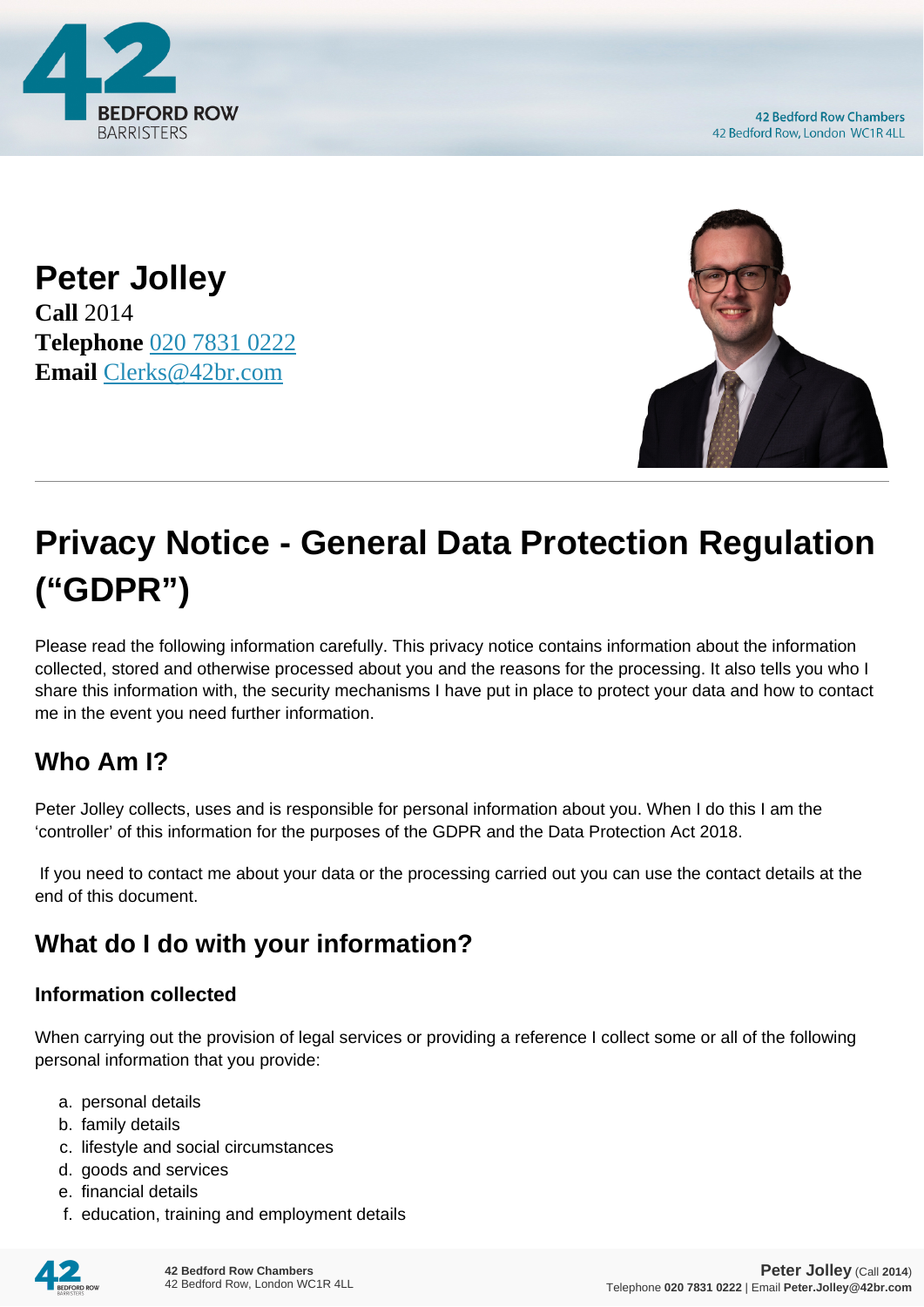

- g. physical or mental health details
- h. racial or ethnic origin
- i. political opinions
- j. religious, philosophical or other beliefs
- k. trade union membership
- l. sex life or sexual orientation
- m. genetic data
- n. biometric data for the purpose of uniquely identifying a natural person
- o. criminal proceedings, outcomes and sentences, and related security measures
- p. other personal data relevant to instructions to provide legal services, including data specific to the instructions in question.

#### **Information collected from other sources.**

The same categories of information may also be obtained from third parties, such as other legal professionals or experts, members of the public, your family and friends, witnesses, courts and other tribunals, investigators, government departments, regulators, public records and registers,

## **How I use your personal information: Purposes**

I may use your personal information for the following purposes:

- i. to provide legal services to my clients, including the provision of legal advice and representation in courts, tribunals, arbitrations, and mediations
- ii. to keep accounting records and carry out office administration
- iii. to take or defend legal or regulatory proceedings or to exercise a lien
- iv. to respond to potential complaints or make complaints
- v. to check for potential conflicts of interest in relation to future potential cases
- vi. to promote and market my services
- vii. to carry out anti-money laundering and terrorist financing checks
- viii. to train other barristers and when providing work-shadowing opportunities
- ix. to respond to requests for references
- x. when procuring goods and services
- xi. to publish legal judgments and decisions of courts and tribunals
- xii. as required or permitted by law.

## **Whether information has to be provided by you, and why**

If I have been instructed by you or on your behalf on a case or if you have asked for a reference, your personal information has to be provided, to enable me to provide you with advice or representation or the reference, and to enable me to comply with my professional obligations, and to keep accounting records.

## **The legal basis for processing your personal information**

I rely on the following as the lawful bases on which I collect and use your personal information:

• If you have consented to the processing of your personal information, then I may process your information

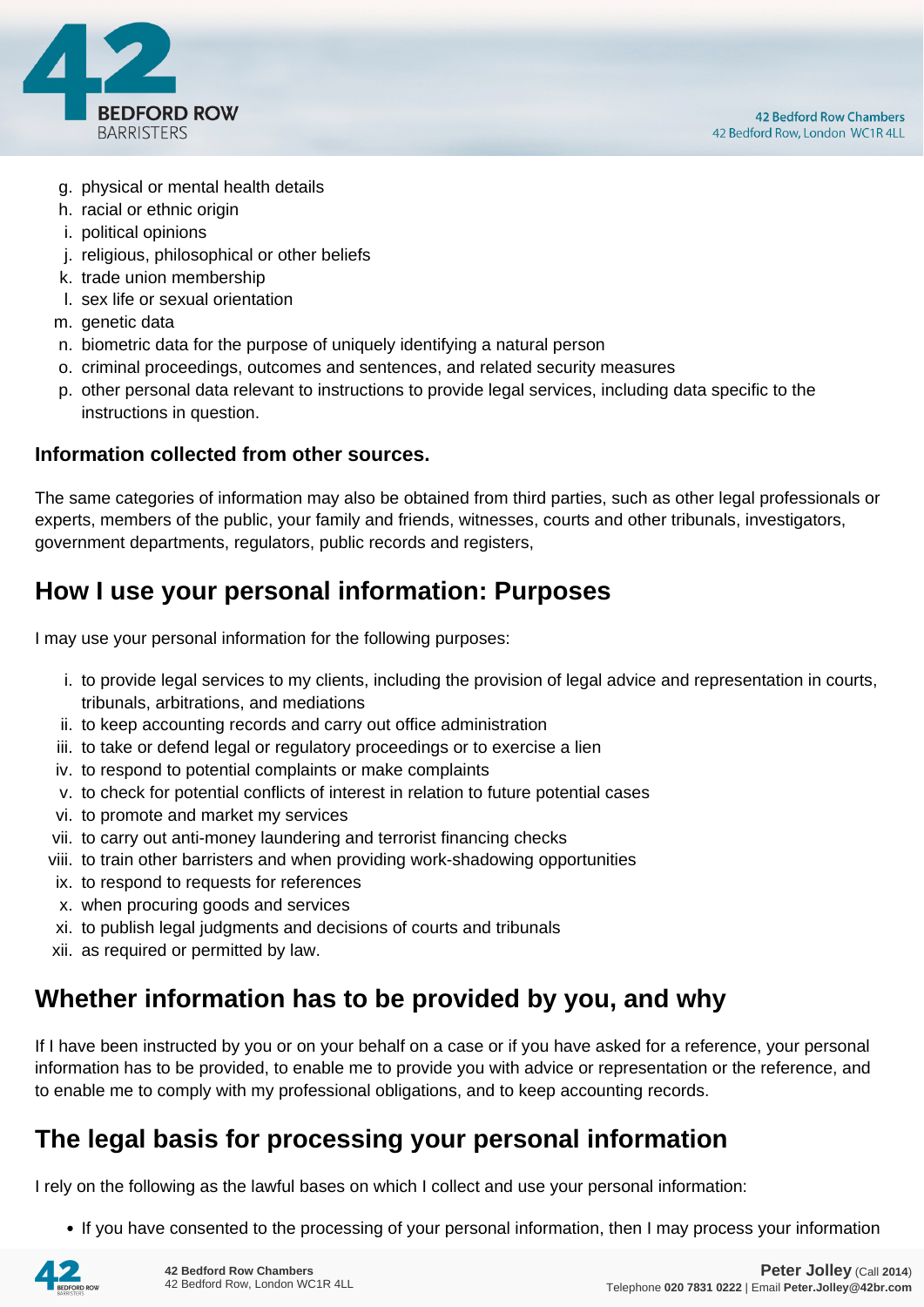

for the Purposes set out above to the extent to which you have consented to me doing so.

- If you are a client, processing is necessary for the performance of a contract for legal services or in order to take steps at your request prior to entering into a contract.
- In relation to information which is in categories (g) to (o) above (these being categories which are considered to include particularly sensitive information and which include information about criminal convictions or proceedings) I rely on your consent for any processing for the purposes set out in purposes (ii), (iv), (vi), (viii) and (ix) above. I need your consent to carry out processing of this data for these purposes. However, if you do not consent to processing for purposes (iv) and (ix) (responding to potential complaints and providing a reference) I will be unable to take your case or to provide a reference. This is because I need to be able to retain all the material about your case until there is no prospect of a complaint and to provide an informed and complete reference.
- In relation to information in categories (g) to (o) above (these being categories which are considered to be particularly sensitive information and include information about criminal convictions or proceedings), I am entitled by law to process the information where the processing is necessary for legal proceedings, legal advice, or otherwise for establishing, exercising or defending legal rights.
- In relation to information which is not in categories (g) to (o) above, I rely on my legitimate interest and/or the legitimate interests of a third party in carrying out the processing for the Purposes set out above.
- In certain circumstances processing may be necessary in order that I can comply with a legal obligation to which I am subject (including carrying out anti-money laundering or terrorist financing checks).
- The processing is necessary to publish judgments or other decisions of courts or tribunals.

# **Who will I share your personal information with?**

 If you are a client, some of the information you provide will be protected by legal professional privilege unless and until the information becomes public in the course of any proceedings or otherwise. As a barrister I have an obligation to keep your information confidential, except where it otherwise becomes public or is disclosed as part of the case or proceedings.

It may be necessary to share your information with the following:

- data processors, such as my Chambers staff, IT support staff, email providers, data storage providers
- other legal professionals
- experts and other witnesses
- prosecution authorities
- courts and tribunals
- the staff in my chambers
- trainee barristers
- lay clients
- family and associates of the person whose personal information I am processing
- in the event of complaints, the Head of Chambers, other members of Chambers who deal with complaints, the Bar Standards Board, and the Legal Ombudsman
- other regulatory authorities
- current, past or prospective employers
- education and examining bodies
- business associates, professional advisers and trade bodies, e.g. the Bar Council
- the intended recipient, where you have asked me to provide a reference.
- the general public in relation to the publication of legal judgments and decisions of courts and tribunals .

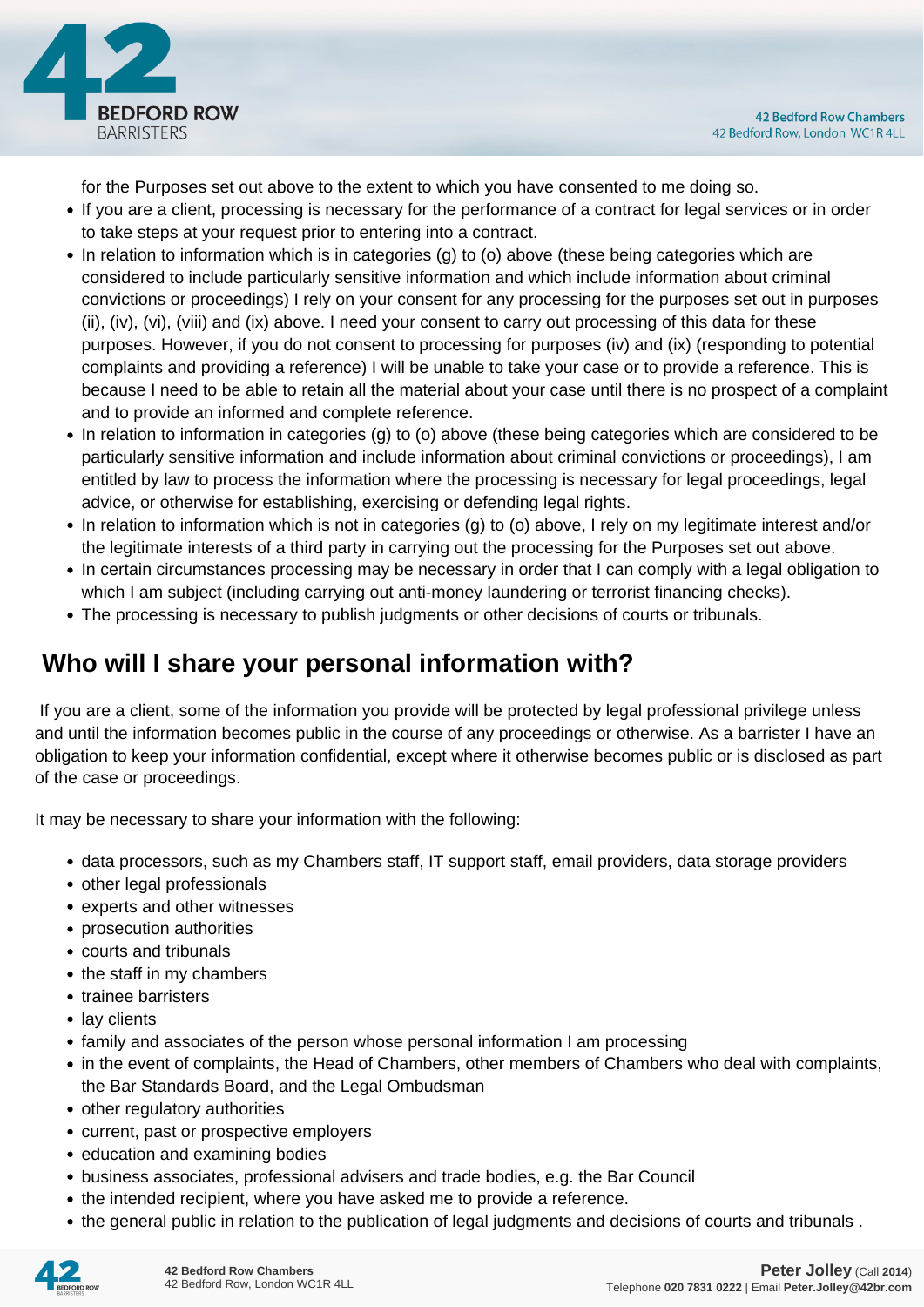

I may be required to provide your information to regulators, such as the Bar Standards Board, the Financial Conduct Authority or the Information Commissioner's Office. In the case of the Information Commissioner's Office, there is a risk that your information may lawfully be disclosed by them for the purpose of any other civil or criminal proceedings, without my consent or yours, which includes privileged information.

I may also be required to disclose your information to the police or intelligence services, where required or permitted by law.

# **Sources of information**

The personal information I obtain may include information which has been obtained from:

- other legal professionals
- experts and other witnesses
- prosecution authorities
- courts and tribunals
- trainee barristers
- lay clients
- family and associates of the person whose personal information I am processing
- in the event of complaints, the Head of Chambers, other members of Chambers who deal with complaints, the Bar Standards Board, and the Legal Ombudsman
- other regulatory authorities
- current, past or prospective employers
- education and examining bodies
- business associates, professional advisers and trade bodies, e.g. the Bar Council
- the intended recipient, where you have asked me to provide a reference.
- the general public in relation to the publication of legal judgments and decisions of courts and tribunals .
- data processors, such as my Chambers staff, IT support staff, email providers, data storage providers and typists
- public sources, such as the press, public registers and law reports.

# **Transfer of your information outside the European Economic Area (EEA)**

This privacy notice is of general application and as such it is not possible to state whether it will be necessary to transfer your information out of the EEA in any particular case or for a reference. However, if you reside outside the EEA or your case or the role for which you require a reference involves persons or organisations or courts and tribunals outside the EEA then it may be necessary to transfer some of your data to that country outside of the EEA for that purpose. If you are in a country outside the EEA or if the instructions you provide come from outside the EEA then it is inevitable that information will be transferred to those countries. If this applies to you and you wish additional precautions to be taken in respect of your information please indicate this when providing initial instructions.

Some countries and organisations outside the EEA have been assessed by the European Commission and their data protection laws and procedures found to show adequate protection. The list can be found here. Most do not. If your information has to be transferred outside the EEA, then it may not have the same protections and you

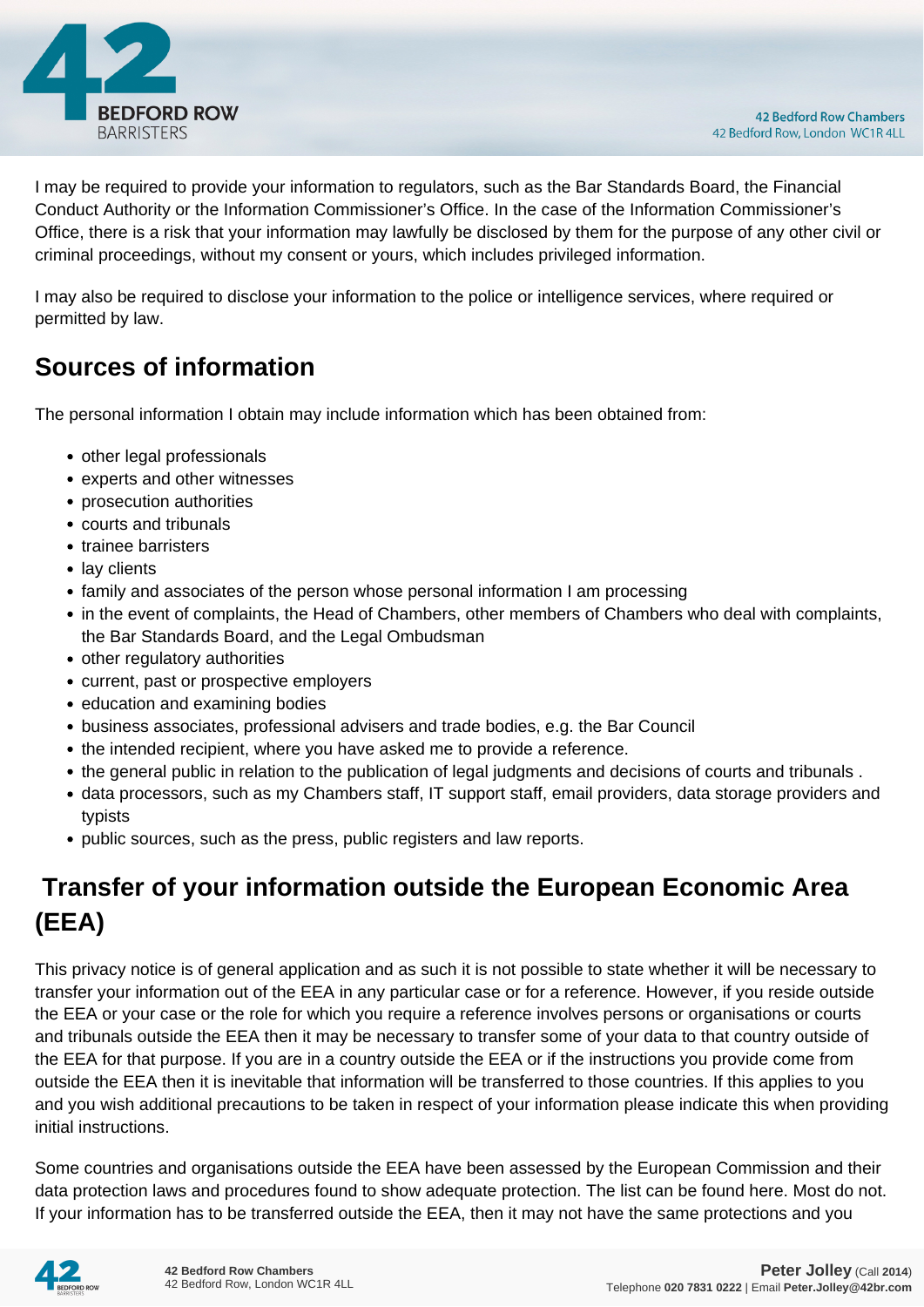

may not have the same rights as you would within the EEA.

I may transfer your personal information to the following which are located outside the European Economic Area (EEA):

cloud data storage services based in the USA who have agreed to comply with the EU-

U.S. Privacy Shield, in order to enable me to store your data and/or backup copies of your data so that I may access your data when I need to. The USA does not have the same data protection laws as the EU but the EU-U.S. Privacy Shield has been recognised by the European Commission as providing adequate protection. To obtain further details of that protection see [https://ec.europa.eu/info/law/law-topic/data- protection/data-transfers](https://ec.europa.eu/info/law/law-topic/data- protection/data-transfers-outside-eu/eu-us-privacy-shield_en)[outside-eu/eu-us-privacy-shield\\_en.](https://ec.europa.eu/info/law/law-topic/data- protection/data-transfers-outside-eu/eu-us-privacy-shield_en)

cloud data storage services based in Switzerland, in order to enable me to store your data and/or backup copies of your data so that I may access your data when I need to. Switzerland does not have the same data protection laws as the EU but has been recognised by the European Commission as providing adequate protection; see https://ec.europa.eu/info/law/law-topic/data-protection/data-transfers-outsideeu/adequacy-protection-personal-data-non-eu-countries\_en.

If I decide to publish a judgment or other decision of a Court or Tribunal containing your information then this will be published to the world.

I will not otherwise transfer personal information outside the EEA except as necessary for providing legal services or for any legal proceedings.

If you would like any further information please use the contact details at the end of this document.

# **How long will I store your personal data?**

I will normally store all your information:

- For 16 years from the last work done on a case. This is because it may be needed for potential legal proceedings. At this point any further retention will be reviewed and the data will be marked for deletion or marked for retention for a further period. The latter retention period is likely to occur only where the information is needed for legal proceedings, regulatory matters or active complaints. Deletion will be carried out (without further notice to you) as soon as reasonably practicable after the data is marked for deletion.
- Names and contact details held for marketing purposes will be stored indefinitely or until I or my clerks become aware or are informed that the individual has ceased to be a potential client.

# **Consent**

As explained above, I am relying on your explicit consent to process your information in categories (g) to (o) above. You provided this consent when you agreed that I would provide legal services/you asked me to provide a reference.

You have the right to withdraw this consent at any time, but this will not affect the lawfulness of any processing activity I have carried out prior to you withdrawing your consent. However, where I also rely on other bases for

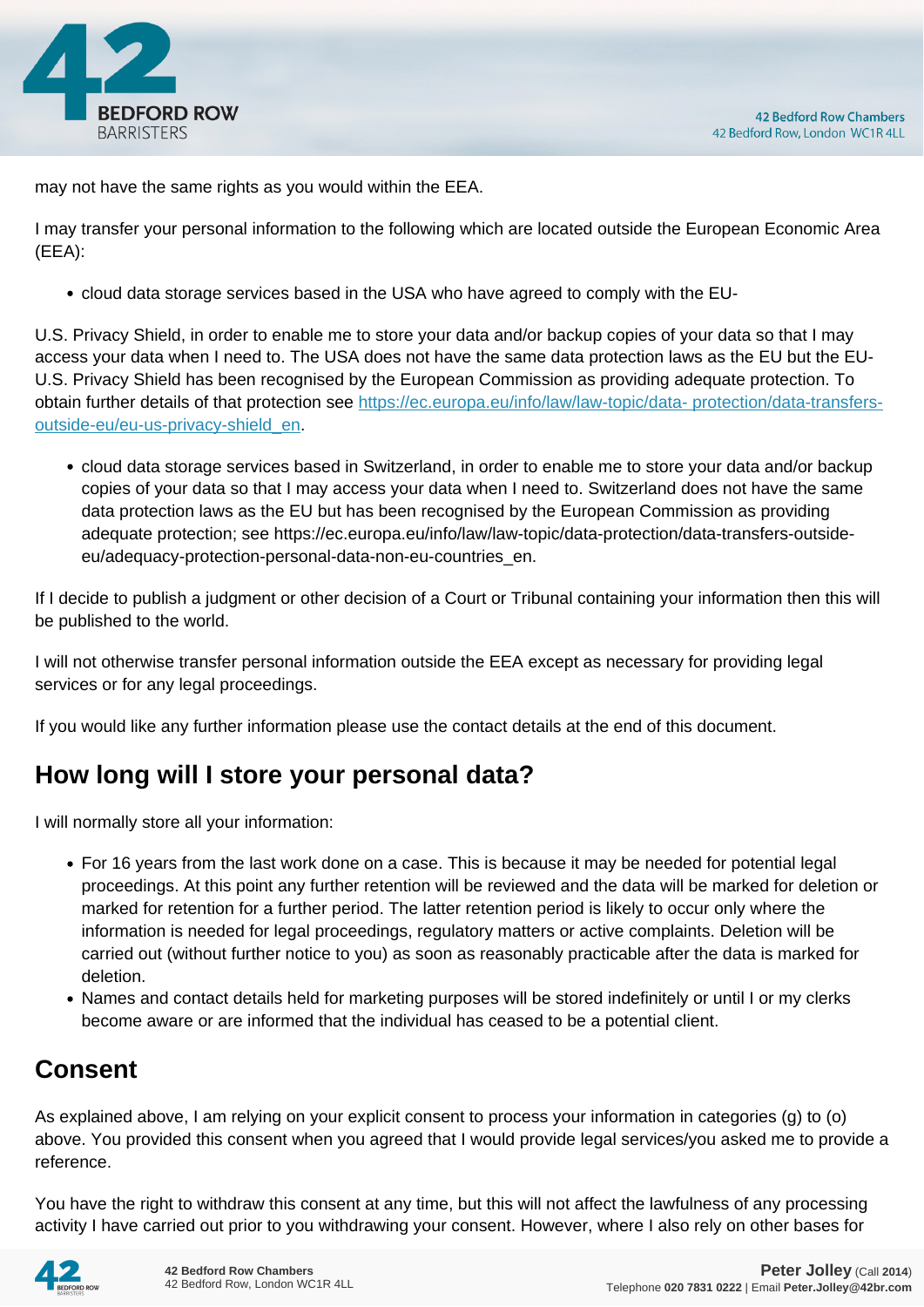

processing your information, you may not be able to prevent processing of your data. For example, if you have asked me to work for you and I have spent time on your case, you may owe me money which I will be entitled to claim.

If there is an issue with the processing of your information, please contact my clerks using the contact details below.

# **Your Rights**

Under the GDPR, you have a number of rights that you can exercise in certain circumstances. These are free of charge. In summary, you may have the right to:

- Ask for access to your personal information and other supplementary information;
- Ask for correction of mistakes in your data or to complete missing information I hold on you;
- Ask for your personal information to be erased, in certain circumstances;
- Receive a copy of the personal information you have provided to me or have this information sent to a third party. This will be provided to you or the third party in a structured, commonly used and machine readable format, e.g. a Word file;
- Object at any time to processing of your personal information for direct marketing;
- Object in certain other situations to the continued processing of your personal information;
- Restrict my processing of your personal information in certain circumstances;
- Request not to be the subject to automated decision-making which produces legal effects that concern you or affects you in a significant way.

If you want more information about your rights under the GDPR please see the Guidance from the Information Commissioners Office on Individual's rights under the GDPR.

If you want to exercise any of these rights, please:

- Use the contact details at the end of this document;
- I may need to ask you to provide other information so that you can be identified;
- Please provide a contact address so that you can be contacted to request further information to verify your identity;
- Provide proof of your identity and address;
- State the right or rights that you wish to exercise.

I will respond to you within one month from when I receive your request.

## **Marketing Emails**

Please note if you wish to unsubscribe from any marketing emails that you have previously received and/or signed up for, you can do so by emailing: clerks@42br.com

Please note it may take up to 30 days for this to become effective.